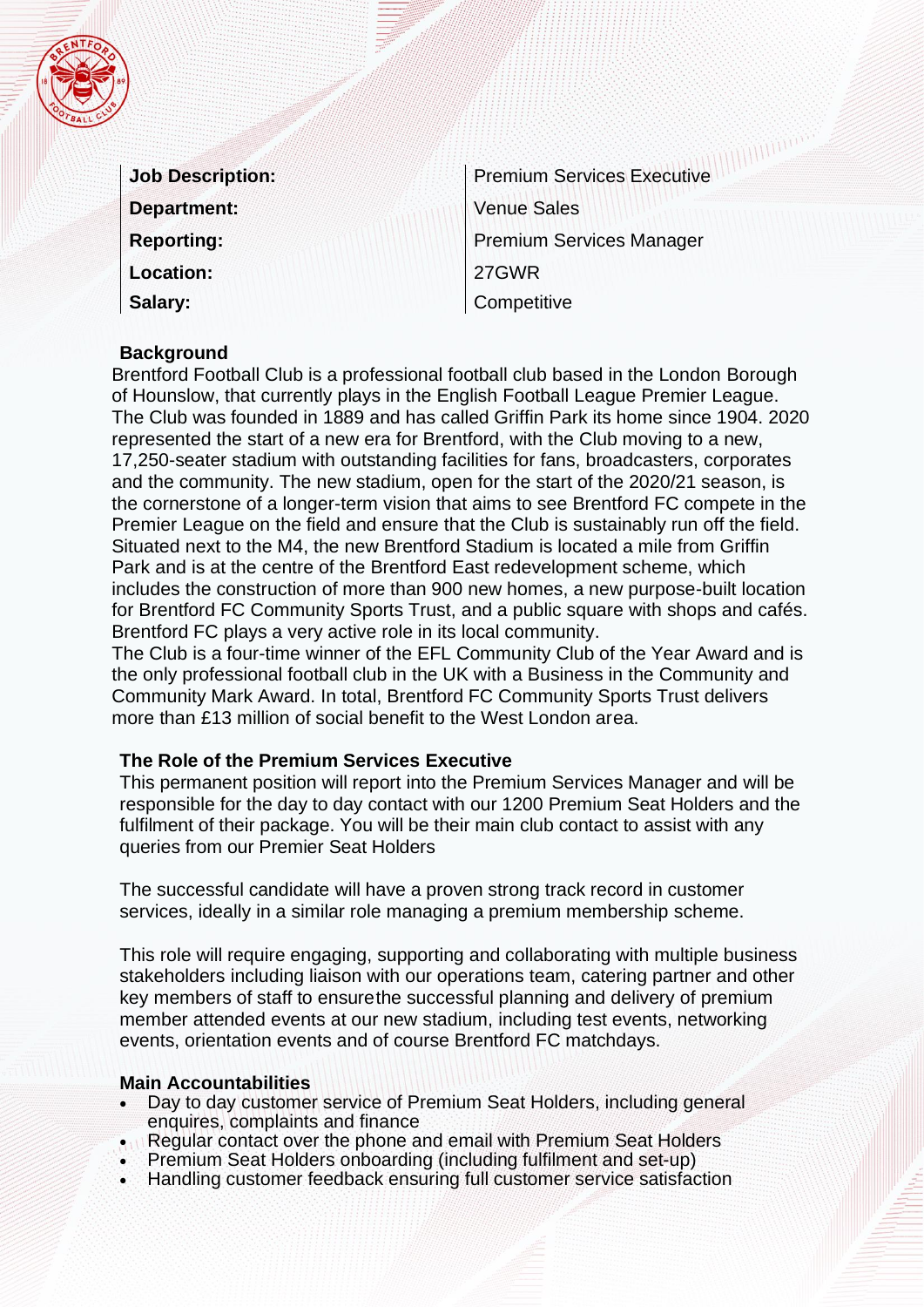

- Management and promotion of restaurant bookings (where appropriate)
- Trouble-shooting any issues and dealing with client queries
- Work collaboratively with other teams across the business and with external resources andorganisations to ensure clarity of responsibilities, manageable workloads, and a happy teamworking environment.
- Attend planning and debriefing sessions as per management requirement
- Renewal of lapsed premium members
- Upselling other Club products to premium members

### **General Club Accountabilities**

- To ensure compliance with all relevant Club policies, including health and safety policies and withspecific reference to the data regulations (GDRP and PECR)
- To ensure compliance with all relevant legal, regulatory, ethical and social requirements
- To build and maintain good working relationships both internally and externally, maintaining aprofessional image at all times when representing Brentford FC
- To keep confidential any information gained regarding the Club and its personnel
- To maintain a flexible approach to work at all times
- Undertake other duties and responsibilities as required from time to time

### **Key Internal Relationships**

- **Commercial**
- Marketing Services
- Venue Operations
- Fan and Community Relations
- **Communications**
- Football/Player Liaison

### **Person Specification - Essential Personal Characteristics**

- Strong interpersonal skills and demonstrated ability to work collaboratively with different teamswithin an organisation (and externally as required)
- Excellent written and spoken communication skills across all mediums
- Exposure to a similar customer service role, ideally with membership clients
- Competent with MS Office product suite, particularly Word and Outlook
- Ability to use initiative and work with minimal supervision
- Dedicated to the quality and accuracy of projects from inception to completion
- Ability to manage a heavy workload with strict deadlines and willing to work additional hourswhere required to support key events
- Excellent organisational skills including taking a lead and coordinating with others to deliver
- Flexible and willing to take on ad-hoc tasks
- Ability to work unsociable hours including weekend and evening matchdays

### **Person Specification - Desirable Characteristics**

- Experience of the football industry an advantage but not essential
- Knowledge of the hospitality industry
- Relevant GDPR data related knowledge